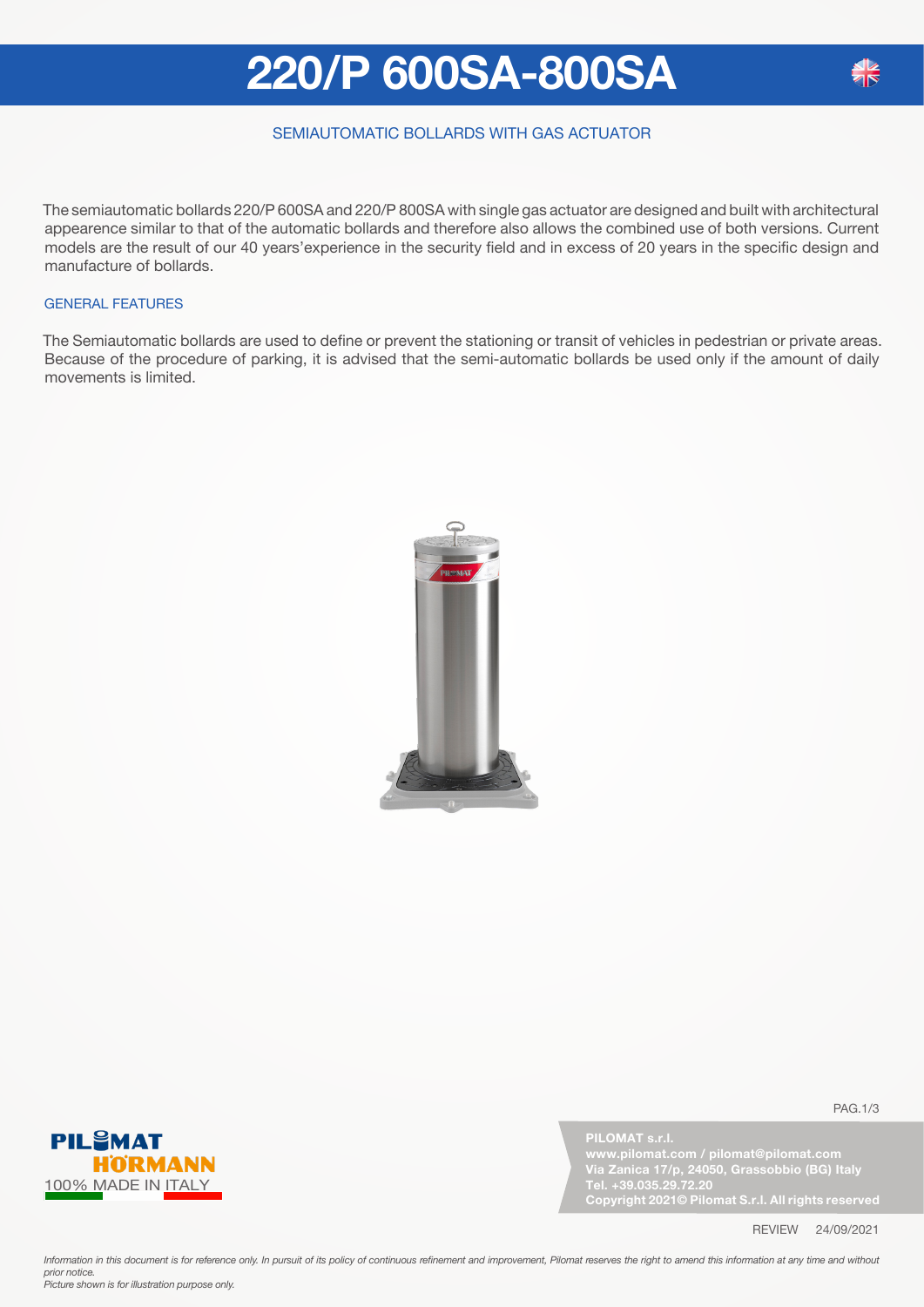### **220/P 600SA-800SA**

#### AVAILABLE ITEMS

BOLLARD 220/P FEV - NORMAL STEEL PAINTED

BOLLARD 220/P IXV - STAINLESS STEEL PAINTED

BOLLARD 220/P IXS - STAINLESS STEEL BRUSHED

FOUNDATION BOX IN ALUZINC FOR BOLLARD 220/P - COUNTERFRAME AND BRACKETS ONE FOUNDATION BOX FOR EACH BOLLARD

MULTILED LIGHTING STRIP 8 LED POINT

LIGHTING STRIP POWER CIRCUIT FOR SEMIAUTOMATIC BOLLARDS (MAX. 8 BOLLARDS)

HEAD WITHOUT LOGO FOR BOLLARD 220/P

PAINTING WITH RAL COLOUR ON REQUEST

LOCK FOR TRIANGULAR KEY 9mm - WITHOUT KEYS

KIT 5 TRIANGULAR KEYS 11mm FOR SEMIAUTOMATIC BOLLARDS







PAG.2/3



REVIEW 24/09/2021

Information in this document is for reference only. In pursuit of its policy of continuous refinement and improvement, Pilomat reserves the right to amend this information at any time and without *prior notice. Picture shown is for illustration purpose only.* 

**PIL<sup>S</sup>MAT HÖRMANN** 100% MADE IN ITALY